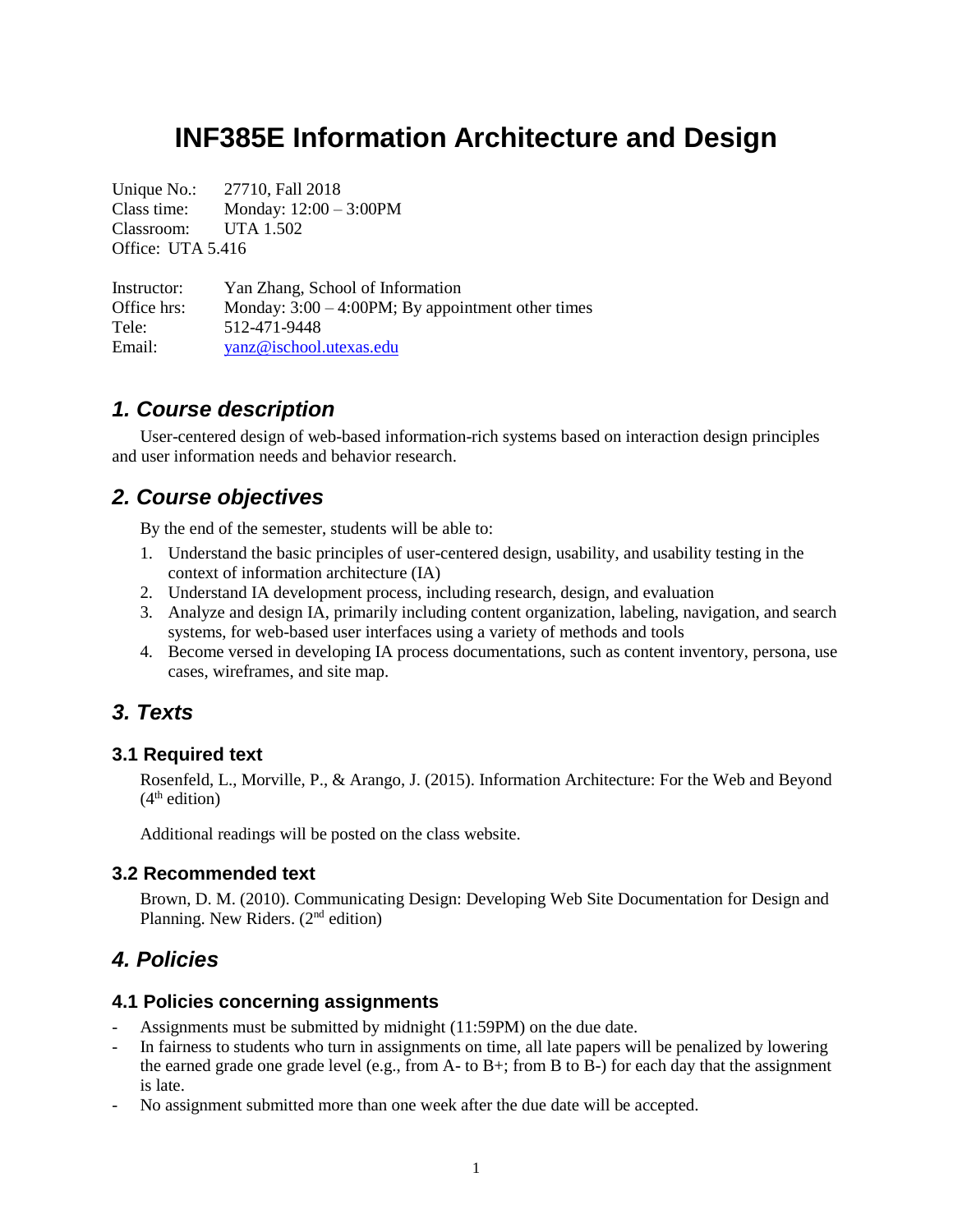These penalties will not apply to students who know in advance that they will be submitting an assignment late, and let me know in advance. "In advance" means up until 24 hours before the class session in which the assignment is due.

# **4.2 Policies on class attendance and participation**

- Reading assignments must be done before class so that you can ask questions and participate in discussions in class.
- You must participate in class discussions. In-class discussions and activities play an important role in this class. Extensive participation in class discussion will be an essential element of your learning success on the subject of understanding and serving users. Active involvement in learning increases what is remembered, how well it is assimilated, and how the learning is used in new situations. Class participation will be graded as part of your final grade.
- Attending each class is highly recommended. If you know in advance that you must miss a class, let me know in advance (up until 24 hours before the class session).
- If you miss a class session, unexpectedly, get in contact with me or the TA ASAP.

# **4.3 University policies**

## *4.3.1 Academic Integrity*

Each student in the course is expected to abide by the University of Texas Honor Code:

#### **"As a student of The University of Texas at Austin, I shall abide by the core values of the University and uphold academic integrity."**

This means that work you produce on assignments is all your own work.

Always cite your sources. If you use words or ideas that are not your own (or that you have used in previous class), you must make that clear otherwise you will be guilty of plagiarism and subject to academic disciplinary action, including failure of the course.

You are responsible for understanding UT's Academic Honesty Policy which can be found at the following web address: [http://deanofstudents.utexas.edu/sjs/acint\\_student.php](http://deanofstudents.utexas.edu/sjs/acint_student.php)

## *4.3.2 Student Accommodations*

Students with a documented disability may request appropriate academic accommodations from the Division of Diversity and Community Engagement, Services for Students with Disabilities, 512-471-6259 (voice) or 1-866-329-3986 (video phone). http://ddce.utexas.edu/disability/about/

- Please request a meeting as soon as possible to discuss any accommodations
- Please notify the instructor as soon as possible if the material being presented in class is not accessible
- Please notify the instructor if any of the physical space is difficult for you

## *4.3.3 Religious Holy Days*

By UT Austin policy, you must notify the instructor of your pending absence at least fourteen days prior to the date of observance of a religious holy day to receive an accommodation.

## *4.3.4 Drop Policy*

If you want to drop a class after the 12th class day, you need to execute a Q drop before the Q-drop deadline, typically near the middle of the semester. Under Texas law, you are only allowed six Q drops while you are in college at any public Texas institution. For more information, see: <http://www.utexas.edu/ugs/csacc/academic/adddrop/qdrop>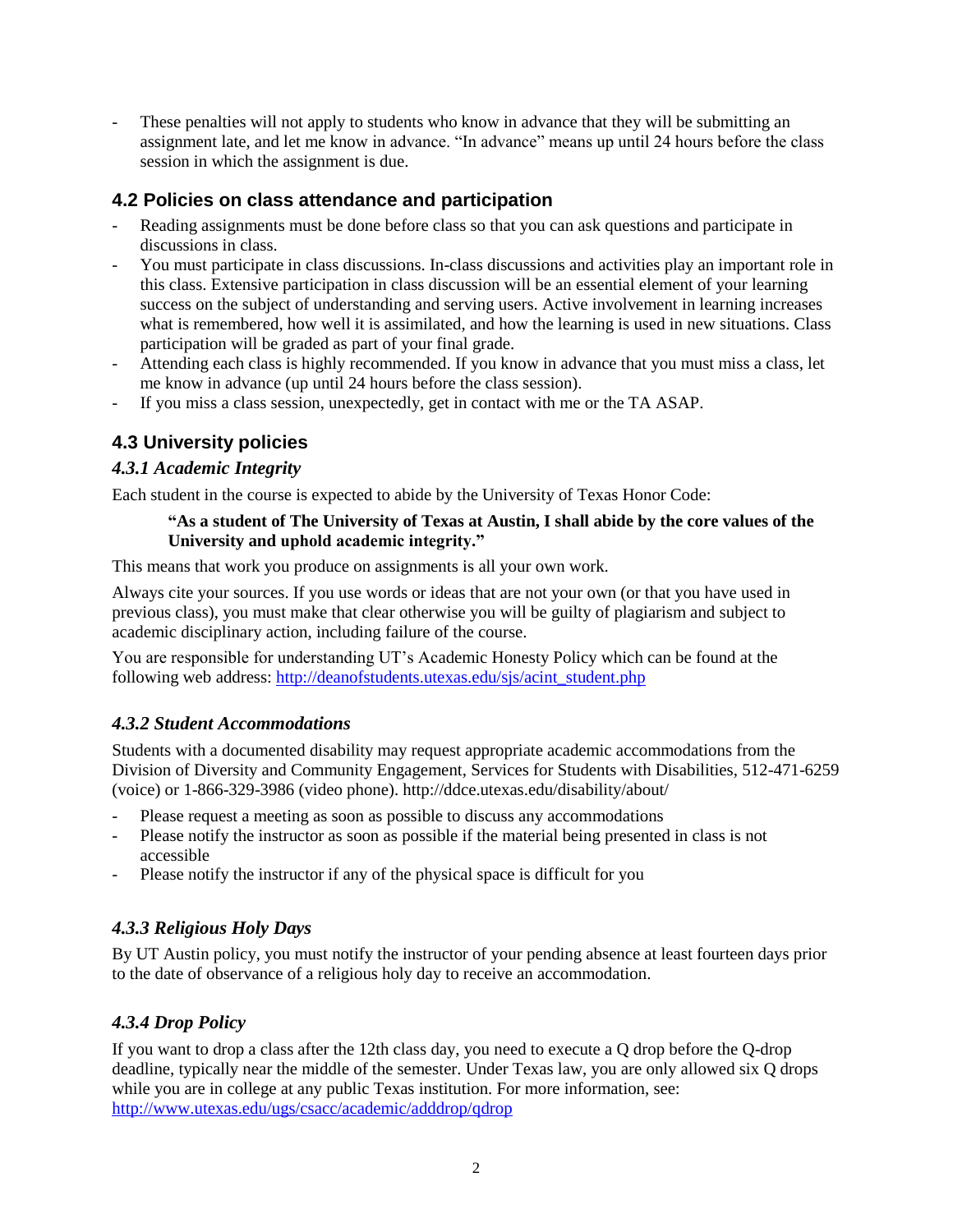# *5. Grading*

# **5.1 Grading scale**

In the School of Information, the following guidelines are used in grading:

| A             | 4.00 | Excellent. High degree of mastery of the course material.                                       |
|---------------|------|-------------------------------------------------------------------------------------------------|
| $A-$          | 3.67 | Very good.                                                                                      |
| $B+$          | 3.33 | More than satisfactory.                                                                         |
| B             | 3.00 | Satisfactory. Work consistent with academic expectations of graduate students.                  |
| $B -$         | 2.67 | Less than satisfactory.                                                                         |
| $C+$          | 2.33 | Unsatisfactory. May indicate the instructor's reservations about the student's ability to meet  |
|               |      | the iSchool's academic requirements.                                                            |
| $\mathcal{C}$ | 2.00 | Unsatisfactory. Indicates the instructor's reservations about the student's ability to meet the |
|               |      | iSchool's academic requirements.                                                                |
| $C$ -         | 1.67 | Unsatisfactory. Indicates the instructor's strong reservations about the student's ability to   |
|               |      | meet the iSchool's academic requirements. Any course with a grade lower than C cannot           |
|               |      | be counted toward a student's degree.                                                           |
| D             | 1.00 | Unacceptable. Indicates the instructor's very strong reservations about the student's ability   |
|               |      | to meet the iSchool's academic requirements and to earn a graduate degree. Any course           |
|               |      | with a grade lower than C cannot be counted toward a student's degree.                          |
| $\mathbf{F}$  | 0.00 | Failing.                                                                                        |

Semester grades will be computed as follows:

 $A = 94-100$ ;  $A = 90-93$  $B+= 87-89$ ;  $B = 84-86$ ;  $B = 80-83$  $C+= 77-79$ ;  $C = 74-76$ ;  $C = 70-73$  $D = 60 - 69$  $F =$  anything below 59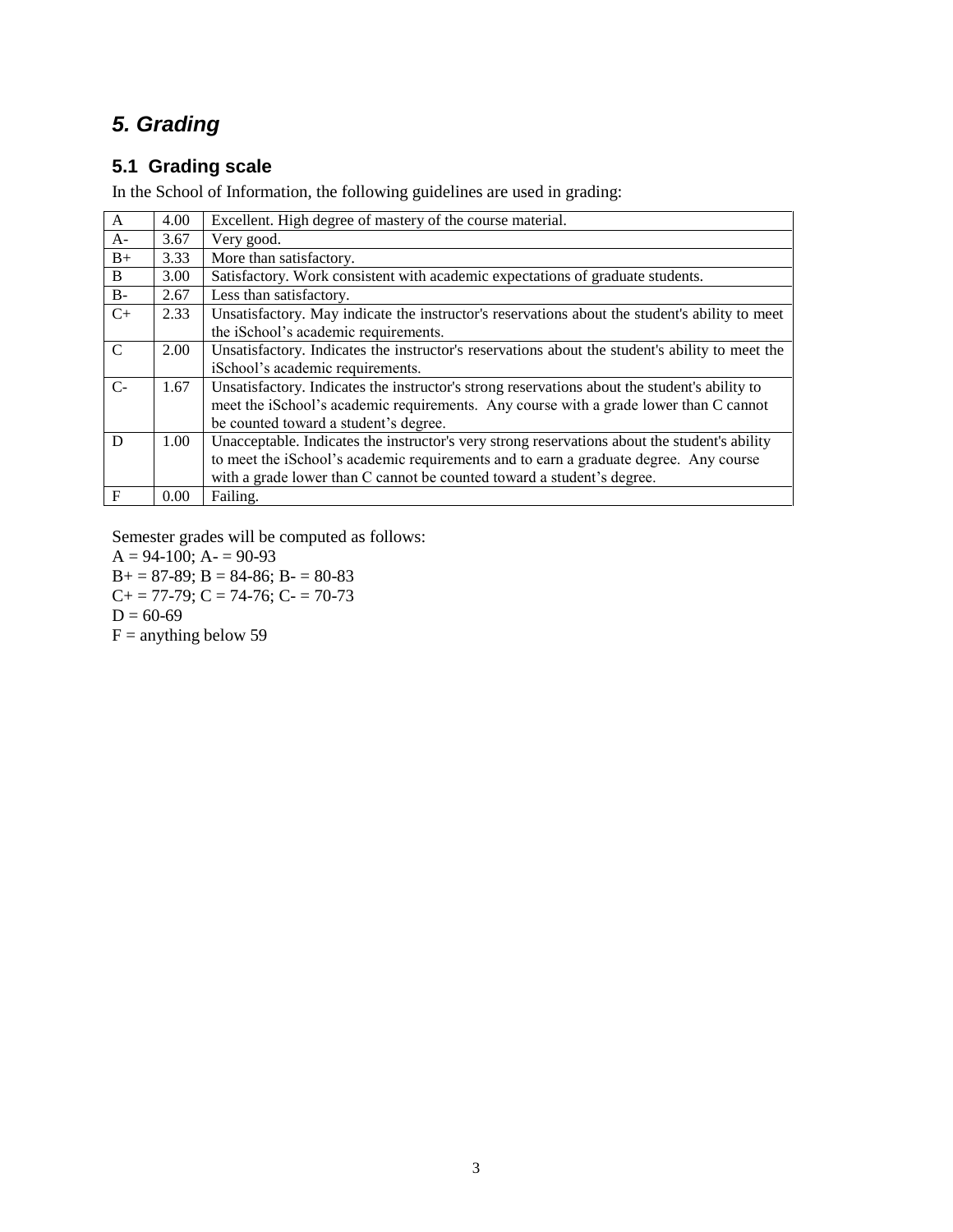# **5.2 Grading rubric for presentations in the class**

For all your presentations in this class (topic presentations and final project presentations), you are encouraged to use Powerpoint or some other presentation program (such as Open Office or Lotus Symphony). The grading [rubric](http://www.ncsu.edu/midlink/rub.pres.html) for the presentation is listed below (Note: This rubric was developed by [Information Technology Evaluation Services, NC Department of Public Instruction.](http://www.ncpublicschools.org/) However, it was slightly modified for our purposes.)

| Organization                                                                          |                                                                                                                                  |  |  |  |  |
|---------------------------------------------------------------------------------------|----------------------------------------------------------------------------------------------------------------------------------|--|--|--|--|
| Unacceptable                                                                          | Audience cannot understand presentation because there is no sequence of<br>information                                           |  |  |  |  |
| Acceptable                                                                            | Audience has difficulty following presentation because presenter jumps around                                                    |  |  |  |  |
| Good                                                                                  | Presenter presents information in logical sequence which audience can follow                                                     |  |  |  |  |
| Excellent                                                                             | Presenter presents information in logical, interesting sequence which audience<br>can follow                                     |  |  |  |  |
| <b>Subject Knowledge</b>                                                              |                                                                                                                                  |  |  |  |  |
| Unacceptable                                                                          | Presenter does not have grasp of information; presenter cannot answer questions<br>about subject                                 |  |  |  |  |
| Acceptable                                                                            | Presenter is uncomfortable with information and is able to answer only<br>rudimentary questions                                  |  |  |  |  |
| Good                                                                                  | Presenter is at ease with expected answers to all questions, but fails to elaborate                                              |  |  |  |  |
| Excellent                                                                             | Presenter demonstrates full knowledge (more than required) by answering all<br>class questions with explanations and elaboration |  |  |  |  |
| <b>Graphics</b>                                                                       |                                                                                                                                  |  |  |  |  |
| Unacceptable                                                                          | Presenter uses superfluous graphics or no graphics                                                                               |  |  |  |  |
| Acceptable                                                                            | Presenter occasionally uses graphics that rarely support text and presentation                                                   |  |  |  |  |
| Good<br>Presenter's graphics relate to text and presentation                          |                                                                                                                                  |  |  |  |  |
| Excellent                                                                             | Presenter's graphics explain and reinforce screen text and presentation                                                          |  |  |  |  |
| <b>Spelling &amp; Grammar</b>                                                         |                                                                                                                                  |  |  |  |  |
| Unacceptable                                                                          | Presenter's presentation has more than one misspelling and more than one<br>grammatical error                                    |  |  |  |  |
| Acceptable                                                                            | Presentation has exactly one misspelling and/or exactly one grammatical error,<br>which a spell- or grammar checker would catch  |  |  |  |  |
| Good                                                                                  | Presentation has exactly one misspelling and exactly one grammatical error,<br>which a spell- or grammar checker would not catch |  |  |  |  |
| Excellent                                                                             | Presentation has no misspellings or grammatical errors                                                                           |  |  |  |  |
| <b>Eye Contact</b>                                                                    |                                                                                                                                  |  |  |  |  |
| Unacceptable                                                                          | Presenter reads all of report with no eye contact                                                                                |  |  |  |  |
| Acceptable                                                                            | Presenter occasionally makes eye contact, but still reads most of report                                                         |  |  |  |  |
| Good                                                                                  | Presenter maintains eye contact most of the time but frequently returns to notes                                                 |  |  |  |  |
| Excellent<br>Presenter maintains eye contact with audience, seldom returning to notes |                                                                                                                                  |  |  |  |  |
| <b>Elocution</b>                                                                      |                                                                                                                                  |  |  |  |  |
| Unacceptable                                                                          | Presenter mumbles, incorrectly pronounces terms, and speaks too quietly for<br>audience in the back of room to hear              |  |  |  |  |
| Acceptable                                                                            | Presenter's voice is low. Presenter incorrectly pronounces terms. Audience<br>members have difficulty hearing presentation.      |  |  |  |  |
| Good                                                                                  | Presenter's voice is clear. Presenter pronounces most words correctly. Most<br>audience members can hear presentation.           |  |  |  |  |
| Excellent                                                                             | Presenter uses a clear voice and correct, precise pronunciation of terms so that all<br>audience members can hear presentation.  |  |  |  |  |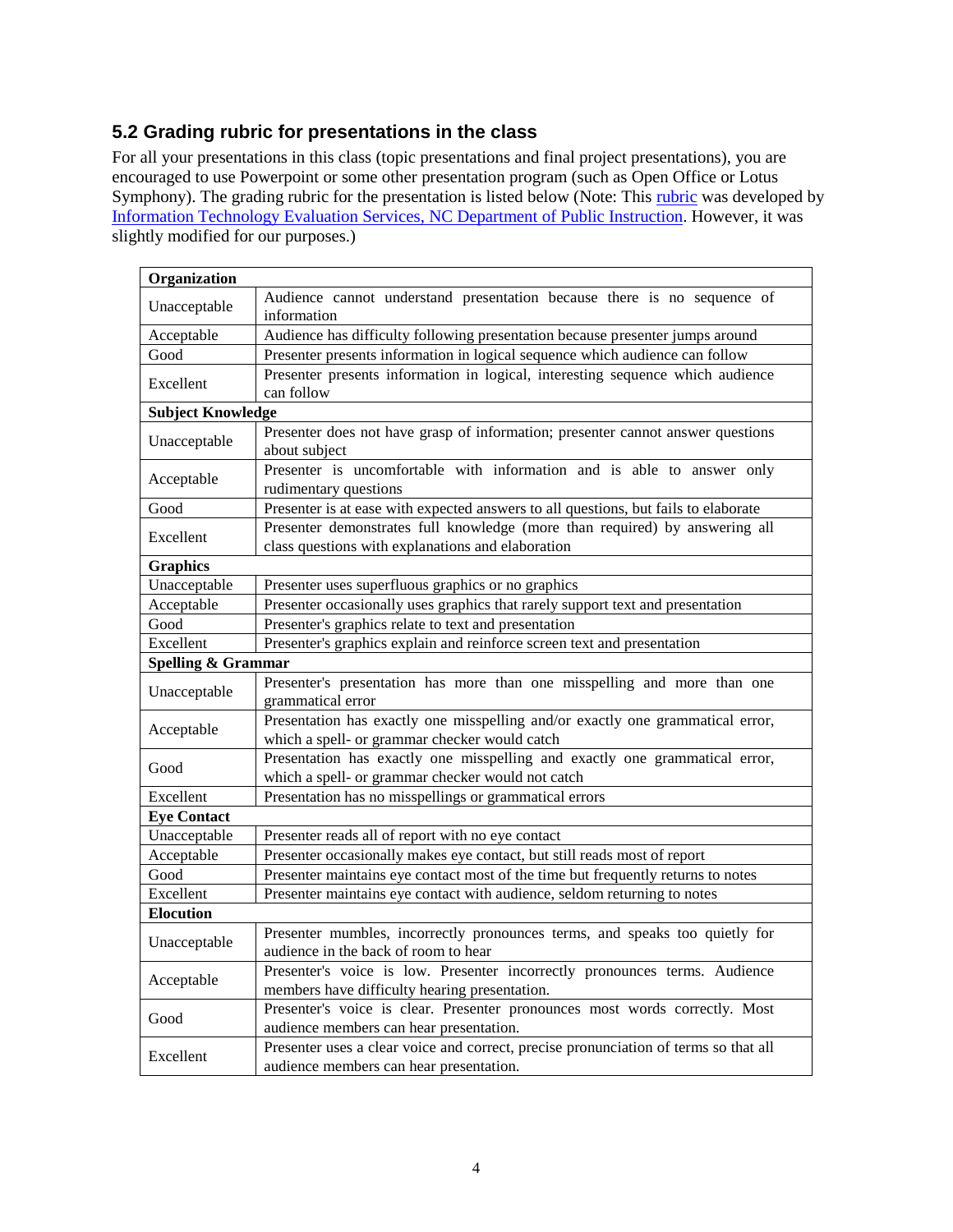# *6. Assignments*

## **6.1 Overview**

This is an overview of the assignments for this course:

|   | <b>Assignment</b>                                | Due date          | <b>Points</b> |
|---|--------------------------------------------------|-------------------|---------------|
|   | Attend class and participate in class discussion |                   | 15            |
| 2 | Topic presentation                               | Due various dates | 15            |
| 3 | Final project                                    |                   |               |
|   | Project proposal                                 | Oct 1             |               |
|   | Competitive analysis                             | Oct 15            | 10            |
|   | Content inventory                                | Nov $5$           | 10            |
|   | Final report                                     | Dec 10            | 35            |
|   | Final project presentation                       | Dec 10            | 10            |
|   |                                                  |                   | 100           |

## **6.2 Requirements for each assignment**

#### *1. Attend class and participate in class discussion*

Students are required to physically attend each class and arrive at each class promptly. Class attendance will be graded. If you know that you must miss a class, let me know in advance (up until 24 hours before the class session). If you miss a class session, unexpectedly, get in contact with me ASAP. You are also encouraged to participate in class discussion. Class participation will also be graded.

#### *2. Topic presentation*

The need for designing webpages and applications for the mobile platform is increasing. This assignment is designed for us to learn about basic design principles/conventions for the mobile technology environment in a collective and also a systematic manner. Each pair of students will select one chapter from the book *Mobile Design Pattern Gallery* (bibliography shown below) and present the topic.

Neil., T., Treseler, M., Head, R., Comer, R., & Demarest, R. (2014). Mobile Design Pattern Gallery, (2<sup>nd</sup> Edition). O'Reilly. Click [here](http://ebookcentral.proquest.com.ezproxy.lib.utexas.edu/lib/UTXA/detail.action?docID=1680054) to access.

The digital copy of the book is accessible through UT library. When working on your presentations, you are encouraged to also seek references from additional sources.

The presentation should last about 15-20 minutes, followed by a Q&A session. Use visual aids (e.g., PowerPoint) in your presentation. The presentations will be evaluated based on the rubric in section 5.2.

|                | <b>Presentation topic</b>            | Date of presentation | <b>Name</b> |
|----------------|--------------------------------------|----------------------|-------------|
| $\vert$ 1      | Chapter 1 Navigation                 | Oct 1                |             |
| $\overline{2}$ | Chapter 2 Forms                      | Oct 8                |             |
| $\overline{3}$ | Chapter 3: Tables                    | Oct 15               |             |
| $\overline{4}$ | Chapter 4: Search, Sort, and Filter  | Sep 24               |             |
| $\overline{5}$ | Chapter 6: Charts                    | Oct 22               |             |
| $\overline{6}$ | Chapter 7: Tutorials and invitations | Oct 29               |             |
| $\overline{7}$ | Chapter 8: Social patterns           | <b>Nov 26</b>        |             |
| $\sqrt{8}$     | Chapter 9 Feedback and affordance    | Nov $5$              |             |
| $\overline{9}$ | Chapter 10 Help                      | Dec 3                |             |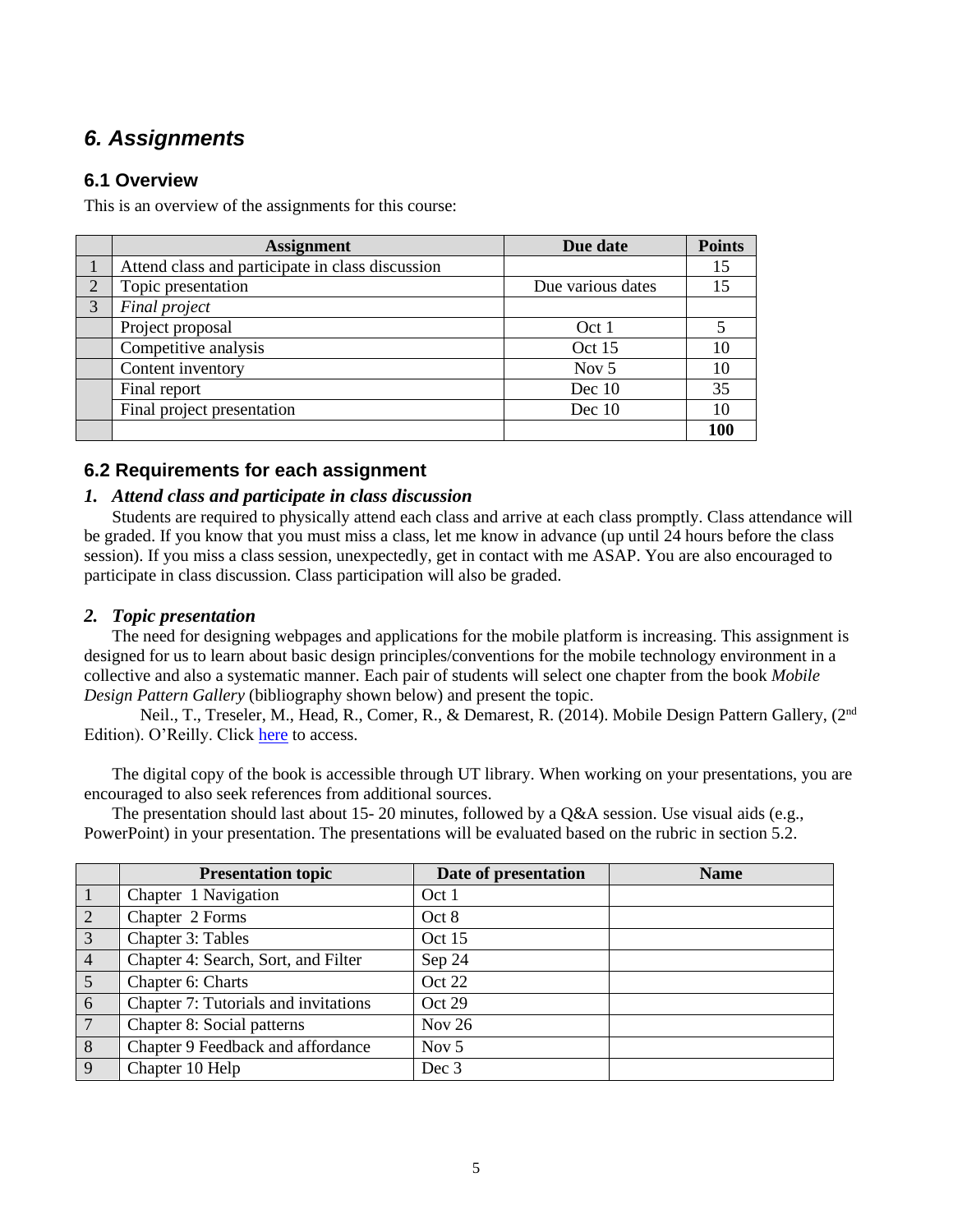## *3. Final project*

This is a group project. Each group can have 4 students at maximum. In this project, you are going to design a web-based solution (websites, web-based applications, or mobile apps) for an organization or for a particular population to serve a particular purpose. The steps and deliverables (in bold font and underscored) for this project include:

- 1. Decide on the website/application you would like to design and the population you would like to serve. Discuss your idea(s) with the instructor.
- 2. Prepare and submit **a brief proposal** (no more than 1 page) outlining:
	- a. The purpose of the site/application
	- b. Its scope
	- c. Planned design process, including methods you plan to use for user/product research and evaluation (e.g., interviews, focus group, cart sorting, user testing, and heuristic evaluation) and documentations that you will produce in the process (e.g. personas, concept maps, wireframes, and usability test plans, et al.).
	- d. A timeline for completing your project
- 3. Upon receiving approval from the instructor, work on the project based on your proposal. Perform the tasks that you outlined in your proposal (e.g., conducting competitive analysis, composing content inventory, constructing conceptual maps, designing templates or sample pages, and verifying your design with heuristic evaluation or other lightweight user testing methods), and produce corresponding documentations. You will turn in the following deliverables at different stages of the project:
	- (1) **A competitive analysis** of similar products
	- (2) **A content inventory,** documenting content that will be included in your product
	- (3) **A final report** that includes all documentations that you produce in your design process (including the competitive analysis and content inventory that you turn in earlier. You can make modifications to these documents if needed when compiling them into the final report).
	- (4) **Final presentation** of the project**.** The presentation should include, but not limited to, a graphical view of the website/application, functions of the site/application, rationale for various IA decisions, challenges that you have met, and potentials for improvements. The presentation should be 20-30 minutes long, with 5-10 additional minutes for Q&A. The grading criteria for this presentation are the same as the criteria for evaluating your individual topic presentations (see section 5.2).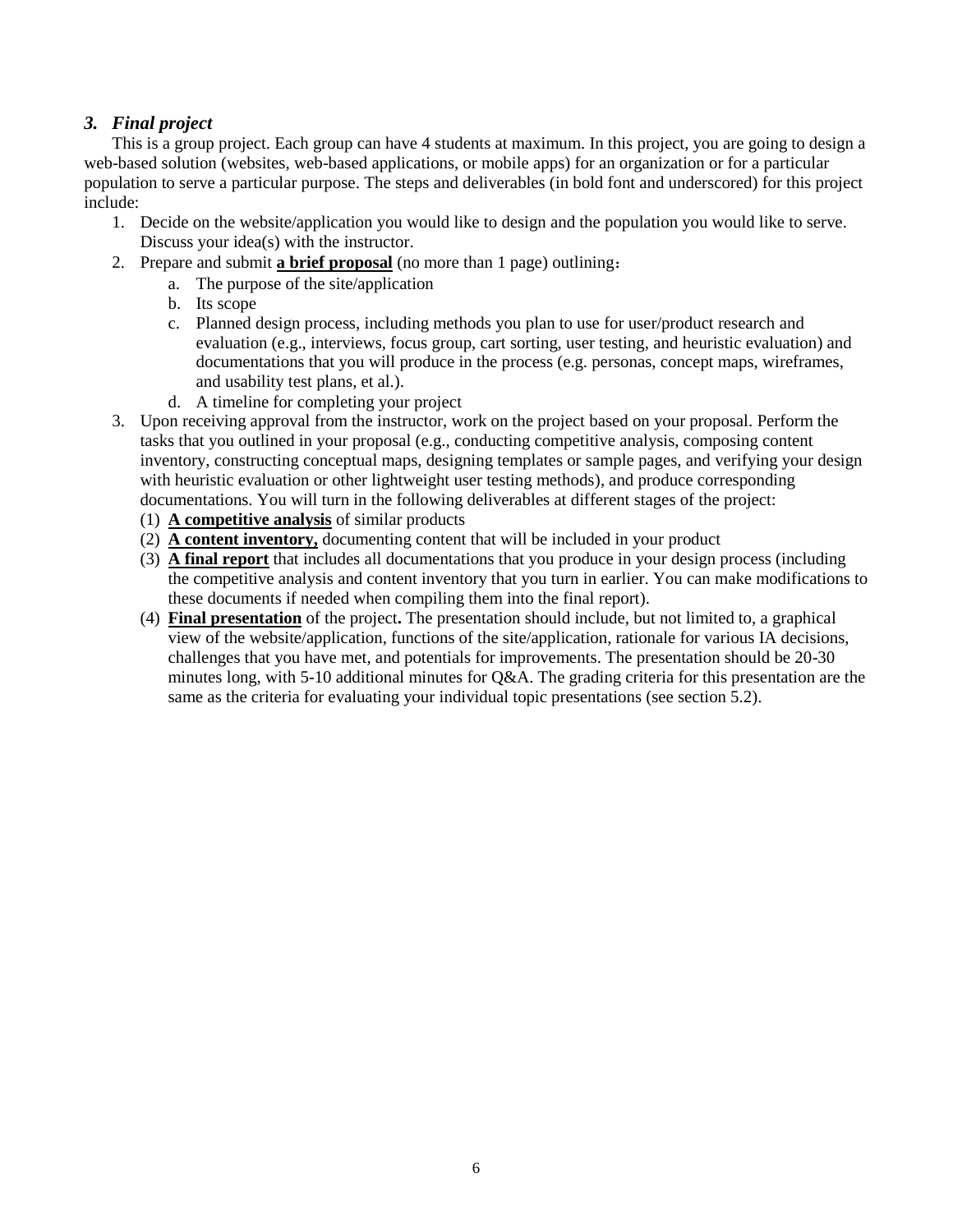# *7. Schedule & Readings*

## **7.1 Schedule**

|                | <b>Date</b>      | <b>Subjects</b>                                                        | <b>Due</b>           |
|----------------|------------------|------------------------------------------------------------------------|----------------------|
| $\mathbf{1}$   | Sep 3            | Labor day holiday, no class                                            |                      |
| $\overline{2}$ | Sep $10$         | Introduction & What is IA                                              |                      |
| $\overline{3}$ | Sep 17           | Principles of IA                                                       |                      |
| $\overline{4}$ | Sep 24           | Search systems and search interface                                    |                      |
| 5              | Oct 1            | Metadata and controlled vocabulary                                     | Project proposal     |
| 6              | Oct 8            | IA development process: Research, strategy, and design (1):            |                      |
|                |                  | Context                                                                |                      |
| $\overline{7}$ | Oct 15           | IA development process: Research, strategy, and design (2):<br>Content | Competitive analysis |
| 8              | Oct 22           | IA development process: Research, strategy, and design (3):            |                      |
|                |                  | User                                                                   |                      |
| 9              | Oct 29           | Establishing credibility                                               |                      |
| 10             | Nov <sub>5</sub> | IA in practice                                                         | Content inventory    |
| 11             | Nov 12           | **Instructor attending ASIST conference, no class**                    |                      |
| 12             | <b>Nov 19</b>    | IA development process: Evaluation                                     |                      |
| 13             | Nov $26$         | Designing for conversation, collaboration, & sharing (social           |                      |
|                |                  | web)                                                                   |                      |
| 14             | Dec 3            | IA for mobile devices                                                  |                      |
| 15             | Dec 10           | Final project presentation                                             | Final report         |
|                |                  |                                                                        | Final presentation   |

## **7.2 Readings**

1. Sep 3 Labor day holiday, no class 2. Sep 10 **Introduction & Basics: What is IA**

RM&A, Ch 1-4

Dillon, A., & Turnbull, D. (2010). Information architecture. In Encyclopedia of Library and Information Science. (3rd ed). 1:1, 2361-2368.

Dillon, A. (2002). Information architecture in JASIST: Just where did we come from? Journal of the American Society for Information Science and Technology, 53(10), 821-823.

Toms, E.G. (2002). Information interaction: Providing a framework for information architecture. Journal of the American Society for Information Science and Technology, 53(10), 855-862.

### **Additional recommended readings**

Brown, D. (2010). Eight principles of information architecture. Bulletin of the American Society for Information Science and Technology, 36 (6).

Jacob, E. K., & Loehrlein, A. (2009). Information architecture. Annual Review of Information Science and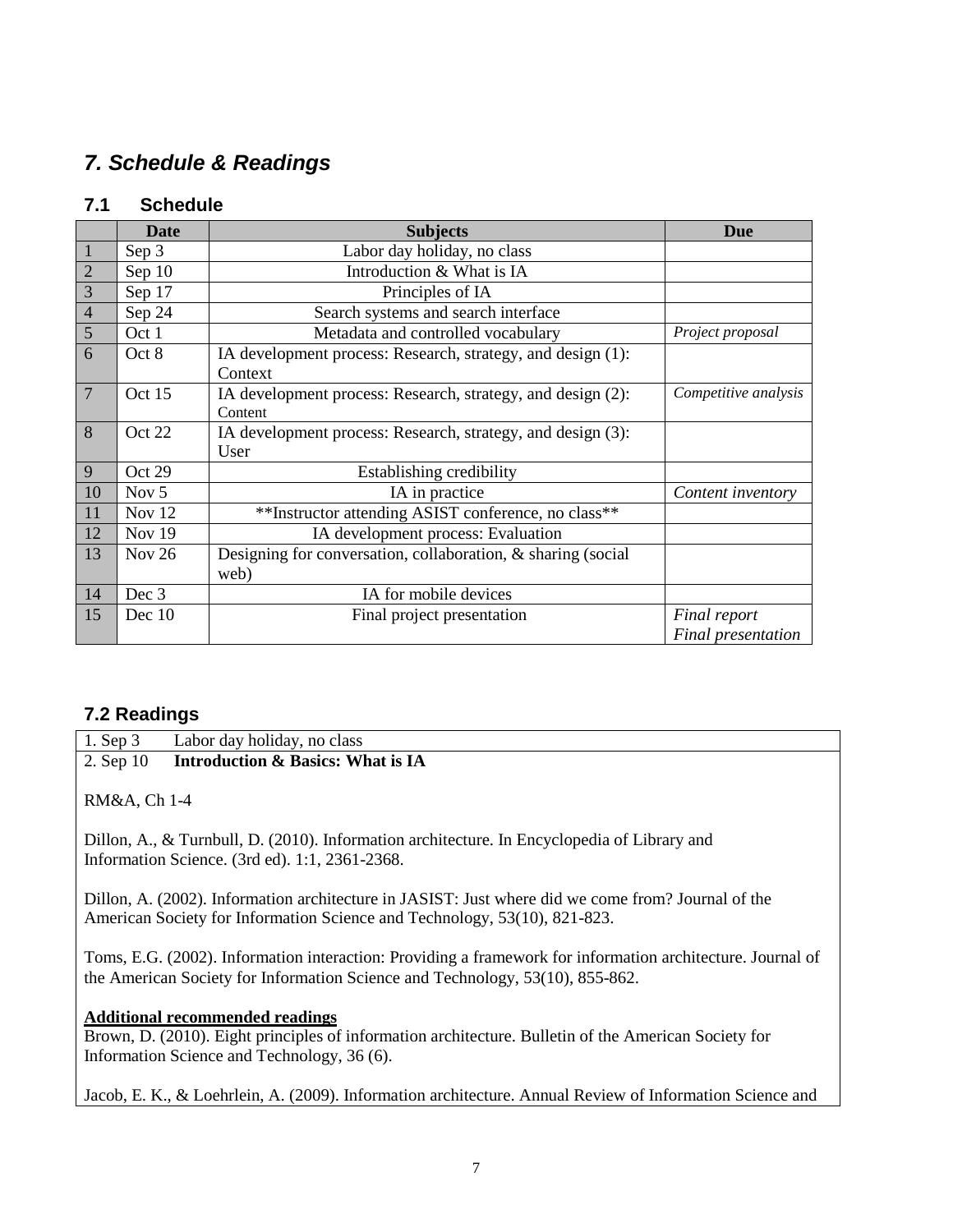Technology, 43(1), 1-64.

## 3. Sep 17 **Principles of IA: Organizing, labeling, and navigation**

RM&A, Ch 5-8 Brown Ch 1, 2

### 4. Sep 24 **Search systems and search interface**

RM&A: Ch 9

Wilson, M.L., Kules, B., Schraefel, M.C., & Shneiderman, B. (2010). From keyword search to exploration: Designing future search interfaces for the web. Foundations and Trends in Web Science, 2(1), 1-97. Accessed at:<http://www.cs.swan.ac.uk/~csmax/pubs/FnTWebSci-Wilson.pdf>

Hearst, M. (2006). Design recommendations for hierarchical faceted search interfaces. ACM SIGIR Workshop on Faceted Search.<http://flamenco.berkeley.edu/papers/faceted-workshop06.pdf>

Hearst, M. A. (2011). 'Natural' search user interfaces. Communications of ACM, 54(11), 60-67.

### **Additional recommended readings**

Doan, K., Plaisant, C., & Shneiderman, B. (1996). Query previews in networked information systems. In Proceedings of the 3<sup>rd</sup> International Forum on Research and Technology Advances in Digital Libraries, 120.

Greene, S., Marchionini, G., Plaisant, C., & Shneiderman, B. (2000). Previews and overviews in digital libraries: Designing surrogates to support visual information seeking. Journal of the American Society for Information Science, 51(4), 380-393.

### 5. Oct 1 **Metadata & controlled vocabulary**

RM&A: Ch 10

Yee, K.P., Swearingen, K., Li, K., & Hearst, M. (2003). Faceted metadata for image search and browsing. CHI Proceedings 2003, (April 5‐10, 2003, Ft. Lauderdale, Florida, USA).

Hearst, M. (2006). Clustering versus faceted categories for information exploration. Communications of the ACM, 49(4), 56-61.

Elings, M.W. and G. Waibel. (2007). Metadata for all: Descriptive standards and metadata sharing across libraries, archives and museums. First Monday, 12(3).

Schwartz, C. (2001). Controlled vocabularies (pp. 83 - 108). In Sorting out the Web: Approaches to subject access. Westport, CN: Ablex Publishing.

Weibel, S. L., & Koch, T. (2000). The Dublin Core Metadata Initiative: Mission, Current Activities, and Future Directions. D-Lib Magazine, 6(12). https://doi.org/10.1045/december2000-weibel

### **Additional recommended readings**

Morrison, P. J. (2008). Tagging and searching: Search retrieval effectiveness of folksonomies on the world wide web. Information Processing and Management, 44, 1562-1579.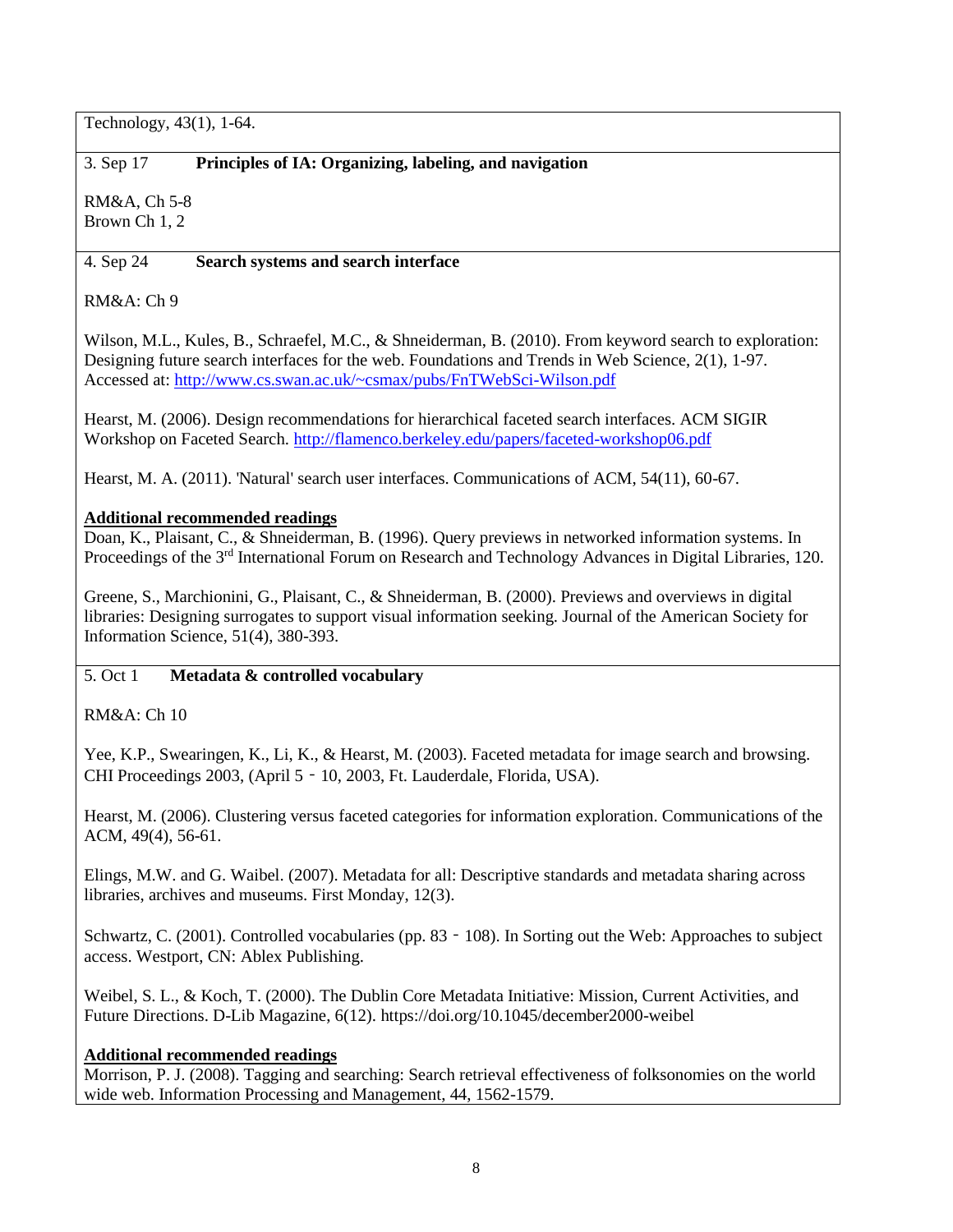#### 6. Oct 8 **Development process for IA: Research , strategy, and design (1)**

RM&A Ch 11 Brown Ch 3, 10, 4

#### 7. Oct 15 **Development process for IA: Research, strategy, and design**

RM&A: Ch 12 Brown Ch 5, 6

#### 8. Oct 22 **Development process for IA: Research, strategy, and design**

RM&A: Ch 13 Brown Ch 7

#### 9. Oct 29 **Establishing credibility**

Choi, W., & Stvilia, B. (2015). Web credibility assessment: Conceptualization, operationalization, variability, and models. Journal of the Association for Information Science and Technology, 66(12), 2399– 2414. <https://doi.org/10.1002/asi.23543>

Sundin, O., & Francke, H. (2009). In Search of Credibility: Pupils' Information Practices in Learning Environments. Information Research: An International Electronic Journal, 14(4). Retrieved August 15, 2018, from<http://www.informationr.net/ir/14-4/paper418.html>

Metzger, M. J., Flanagin, A. J., Eyal, K., Lemus, D. R., & Mccann, R. M. (2003). Credibility for the 21st Century: Integrating Perspectives on Source, Message, and Media Credibility in the Contemporary Media Environment. Annals of the International Communication Association, 27(1), 293–335. https://doi.org/10.1080/23808985.2003.11679029

### 10. Nov 5 **IA in practice**

Brown: Ch 8, 9

11. Nov 12 \*\* Instructor attending ASIST conference, no class \*\*

12. Nov 19 **Development process for IA: Evaluation** 

Brown Ch 11, 12

Usability 101:<http://www.useit.com/alertbox/20030825.html>

Sillence, E., Briggs, P., Harris, P., & Fishwick, L. (2007). Health websites that people can trust – the case of hypertension. Interacting with Computers, 19, 32-42.

#### 13. Nov 26 **Designing for conversation, collaboration, & sharing (Social web)**

Vaananen, K., & Waljas, M. (2009). Development of evaluation heuristics for web service user experience. CHI 2009, 3679-3684.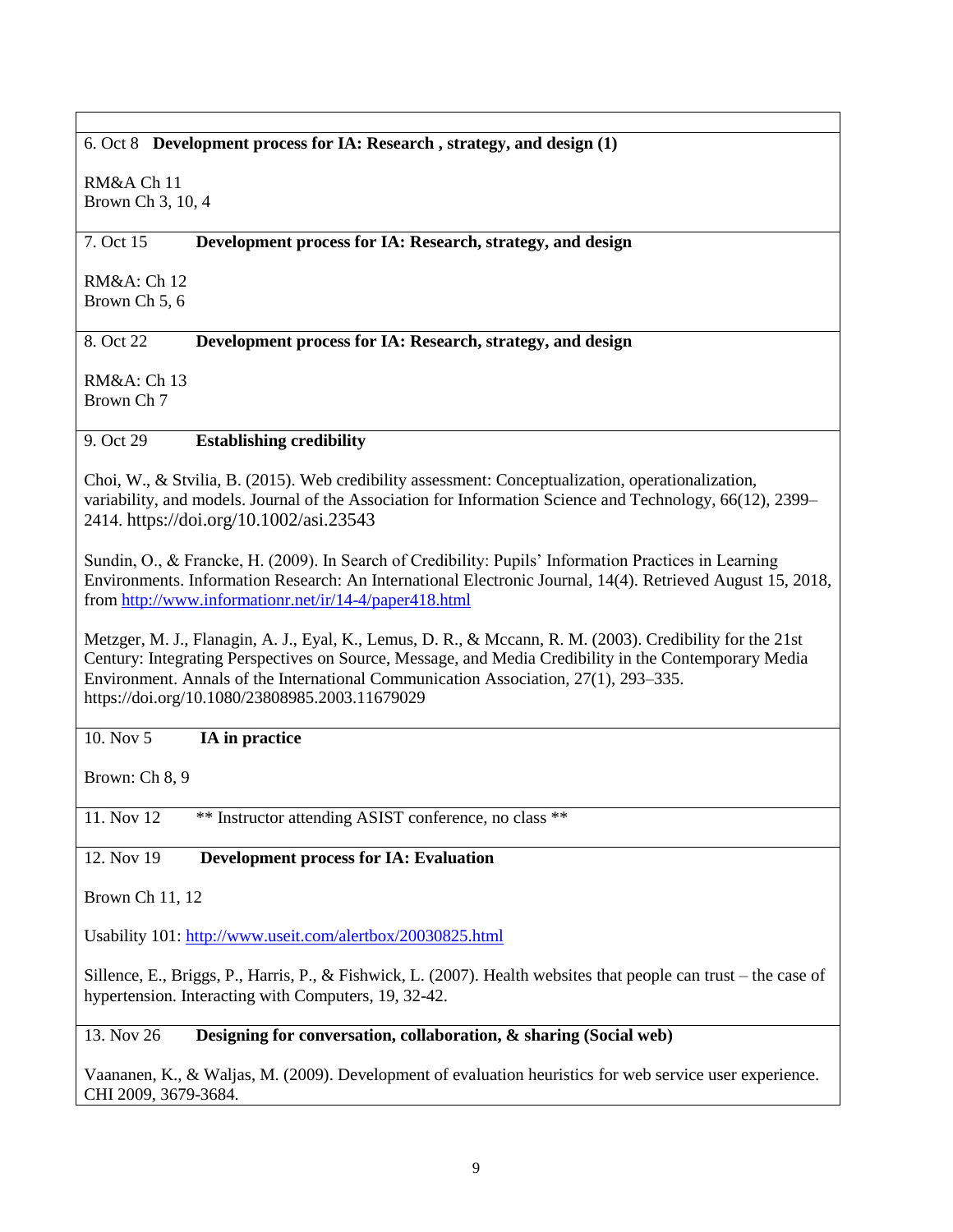Picard, R. W., Wexelblat, A., & Clifford I. Nass, C. I. N. I. (2002). Future Interfaces: Social and Emotional. In Proceedings of CHI (pp. 698-699).

Donath, J. (2014). How Social Media Design Shapes Society. In the Proceedings of CHI '14 Extended Abstracts on Human Factors in Computing Systems (pp. 1057-1058).

Joshua Porter's blog: Social Design:<http://bokardo.com/>

#### **Additional recommended readings**

Crumlish, C. (2009). Designing social interfaces: Principles, patterns, and practices for improving the user experience. (1st ed.). Cambridge: O'Reilly Media.

## 14. Dec 3 **IA for mobile devices**

Medhi, I., Patnaik, S., Brunskill, E., Gautama, S. N. N., Thies, W., & Toyama, K. (2011). Designing Mobile Interfaces for Novice and Low-literacy Users. ACM Transactions on Computer-Human Interaction, 18(1),  $2:1-2:28$ .

Huber, J., Steimle, J., & Mühlhäuser, M. (2010). Toward More Efficient User Interfaces for Mobile Video Browsing: An In-depth Exploration of the Design Space. In Proceedings of the international conference on Multimedia (pp. 341-350).

Dinh, H. T., Lee, C., Niyato, D., & Wang, P. (2013). A survey of mobile cloud computing: architecture, applications, and approaches. Wireless Communications and Mobile Computing, 13(18), 1587-1611.

Parush, A., & Yuviler-Gavish, N. (2004). Web navigation structures in cellular phones: the depth/breath trade-off issue. International Journal of Human-Computer Studies, 60, 753-770.

#### **Additional recommended readings**

Hoober, S. (2011). Designing mobile interfaces (1st ed ed.). Sebastopol, CA: O'Reilly Media.

Neil, T. (2014). Mobile Design Pattern Gallery: UI Patterns for Smartphone Apps. Sebastopol, CA: O'Reilly Media.

#### 15. Dec 10 **Final project presentation**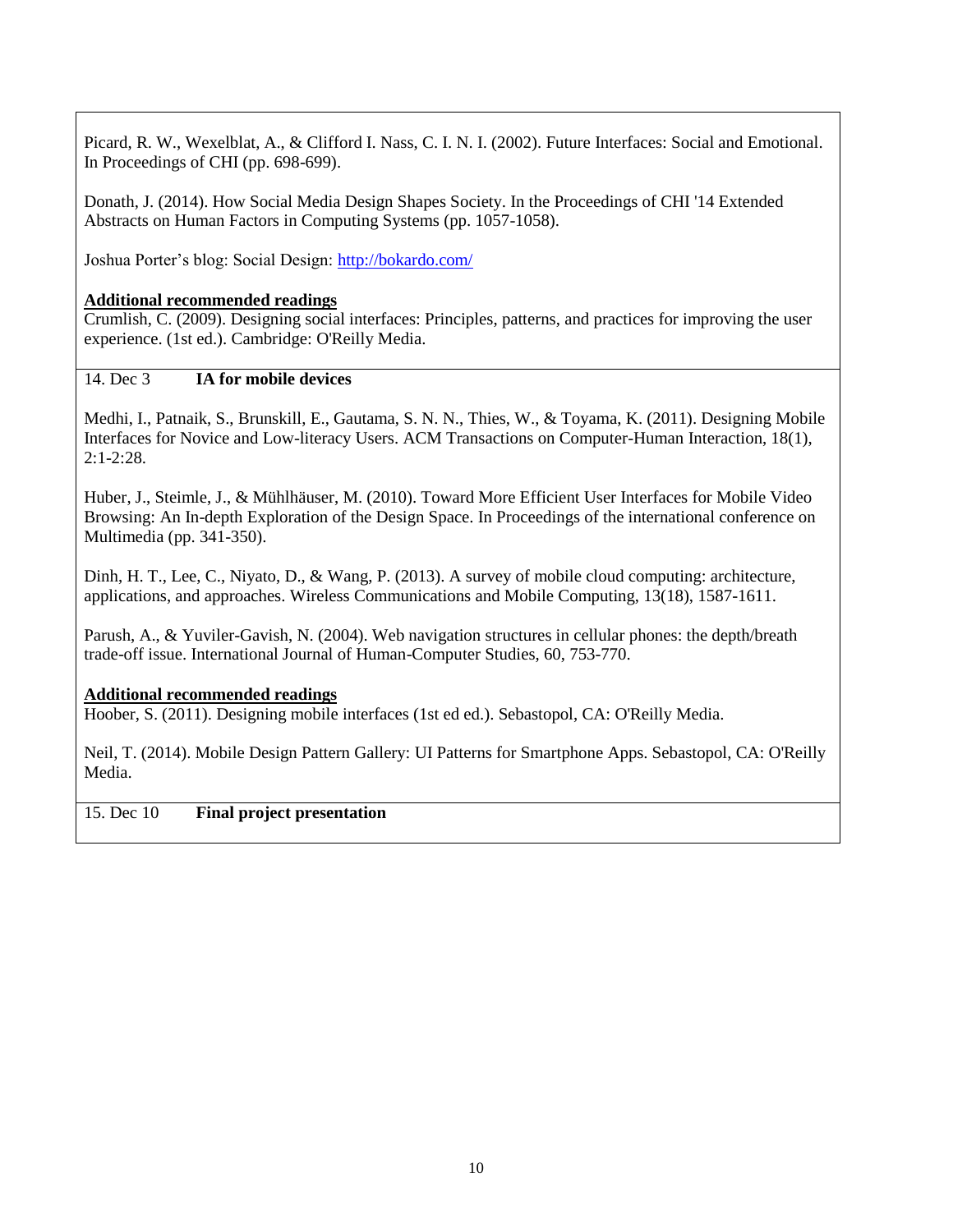# *8. University Resources for Students*

The university has numerous resources for students to provide assistance and support for your learning, use these to help you succeed in your classes.

#### *The Sanger Learning Center*

Did you know that more than one-third of UT undergraduate students use the Sanger Learning Center each year to improve their academic performance? All students are welcome to take advantage of Sanger Center's classes and workshops, private learning specialist appointments, peer academic coaching, and tutoring for more than 70 courses in 15 different subject areas. For more information, please visit<http://www.utexas.edu/ugs/slc> or call 512-471-3614 (JES A332).

#### *The University Writing Center*

The University Writing Center offers free, individualized, expert help with writing for any UT student, by appointment or on a drop-in basis. Consultants help students develop strategies to improve their writing. The assistance we provide is intended to foster students' resourcefulness and self-reliance[. http://uwc.utexas.edu/](http://uwc.utexas.edu/)

#### *Counseling and Mental Health Center*

The Counseling and Mental Health Center (CMHC) provides counseling, psychiatric, consultation, and prevention services that facilitate students' academic and life goals and enhance their personal growth and wellbeing. <http://cmhc.utexas.edu/>

#### *Student Emergency Services*

<http://deanofstudents.utexas.edu/emergency/>

#### *ITS*

Need help with technology?<http://www.utexas.edu/its/>

#### *Libraries*

Need help searching for information[? http://www.lib.utexas.edu/](http://www.lib.utexas.edu/)

#### *Canvas*

Canvas help is available 24/7 at<https://utexas.instructure.com/courses/633028/pages/student-tutorials>

#### **Important Safety Information**

#### *BCAL*

If you are worried about someone who is acting differently, you may use the Behavior Concerns Advice Line to discuss by phone your concerns about another individual's behavior. This service is provided through a partnership among the Office of the Dean of Students, the Counseling and Mental Health Center (CMHC), the Employee Assistance Program (EAP), and The University of Texas Police Department (UTPD). Call 512-232- 5050 or visit [http://www.utexas.edu/safety/bcal.](http://www.utexas.edu/safety/bcal)

#### *Evacuation Information*

The following recommendations regarding emergency evacuation from the Office of Campus Safety and Security, 512-471-5767,<http://www.utexas.edu/safety/>

Occupants of buildings on The University of Texas at Austin campus are required to evacuate buildings when an alarm or alert is activated. Alarm activation or announcement requires exiting and assembling outside, unless told otherwise by an official representative.

- If campus is closed, or if the building is locked down, class is automatically cancelled; please stay safe.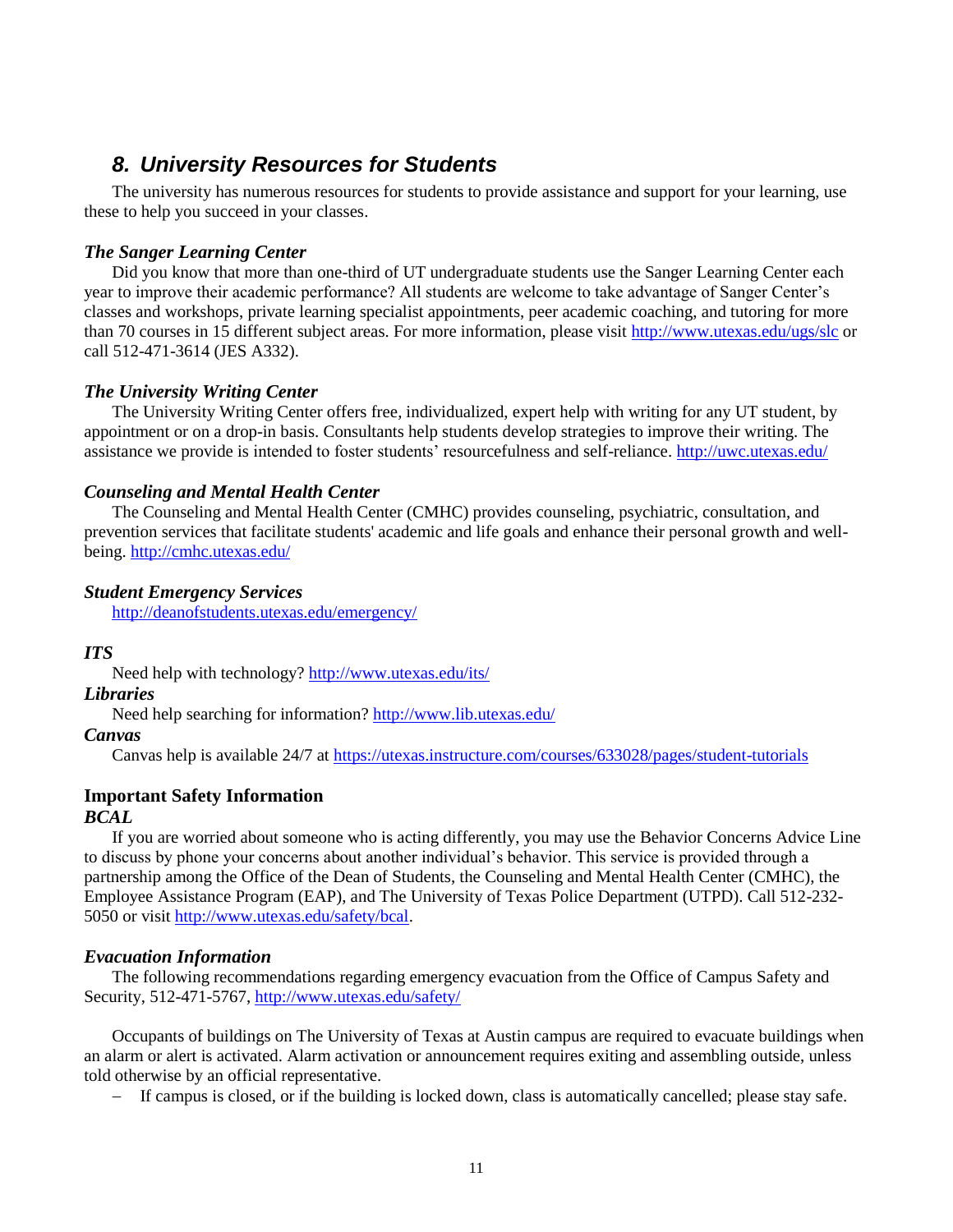- Familiarize yourself with all exit doors. Remember that the nearest exit door may not be the one you used when entering the building.
- Students requiring assistance in evacuation shall inform their instructor in writing during the first week of class.
- In the event of an evacuation, follow the instruction of faculty or class instructors. Do not re-enter a building unless given instructions by the following: Austin Fire Department, The University of Texas at Austin Police Department, or Fire Prevention Services office.
- Link to information regarding emergency evacuation routes and emergency procedures can be found at: [www.utexas.edu/emergency](http://www.utexas.edu/emergency)